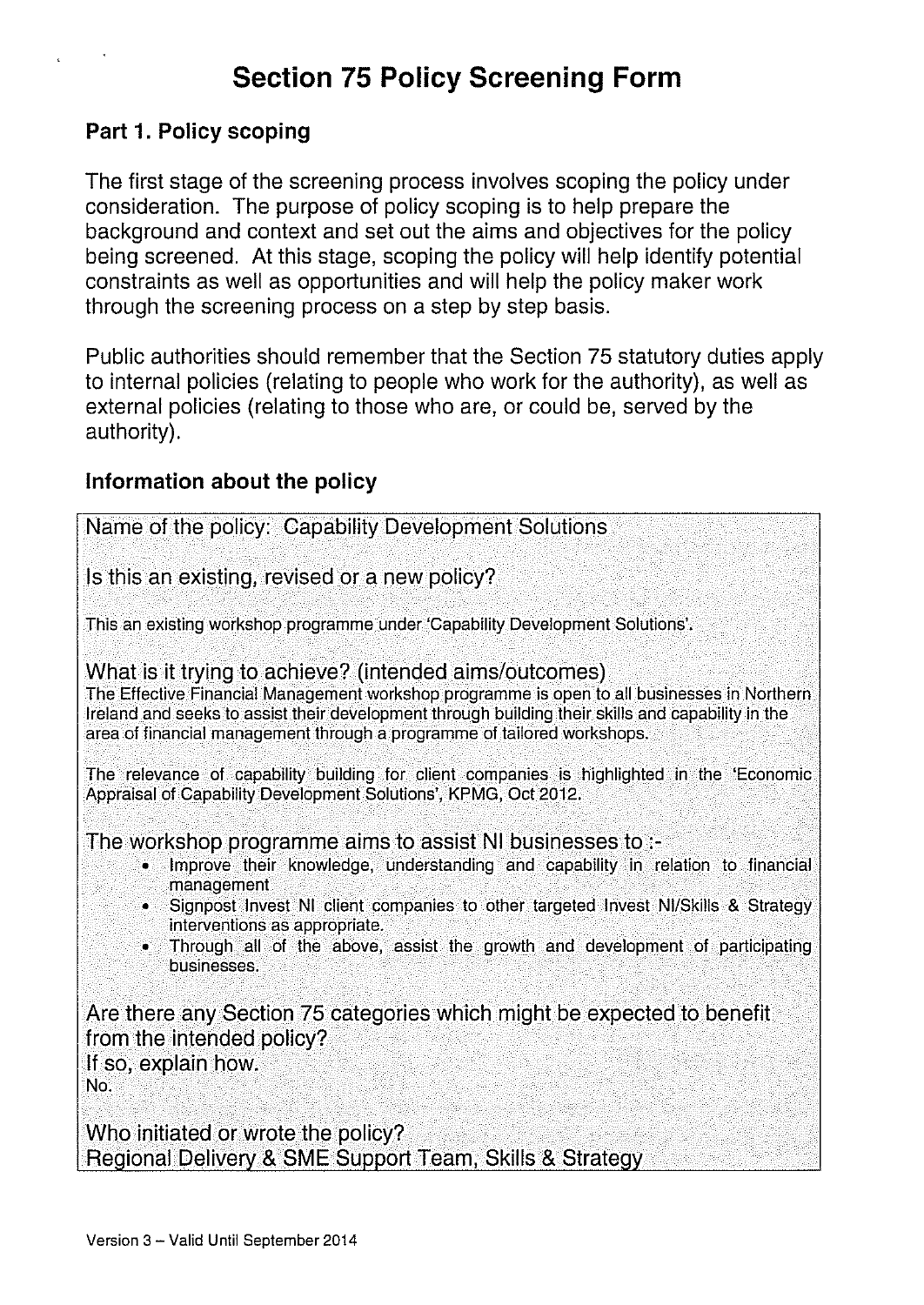# Who owns and who implements the policy? Regional Delivery & SME Support Team, Skills & Strategy

### Implementation factors

Are there any factors which could contribute to/detract from the intended aim/outcome of the policy/decision?

If yes, are they



financial

legislative

other, please specify **contained a set of the set of the set of the set of the set of the set of the set of the set of the set of the set of the set of the set of the set of the set of the set of the set of the set of the** 

### Main stakeholders affected

Who are the internal and external stakeholders (actual or potential) that the policy will impact upon?



staff



service users

other public sector organisations

voluntary/community/trade unions

other, please specify

# Other policies with a bearing on this policy

- what are they?
- who owns them?

### Available evidence

Evidence to help inform the screening process may take many forms. Public authorities should ensure that their screening decision is informed by relevant data.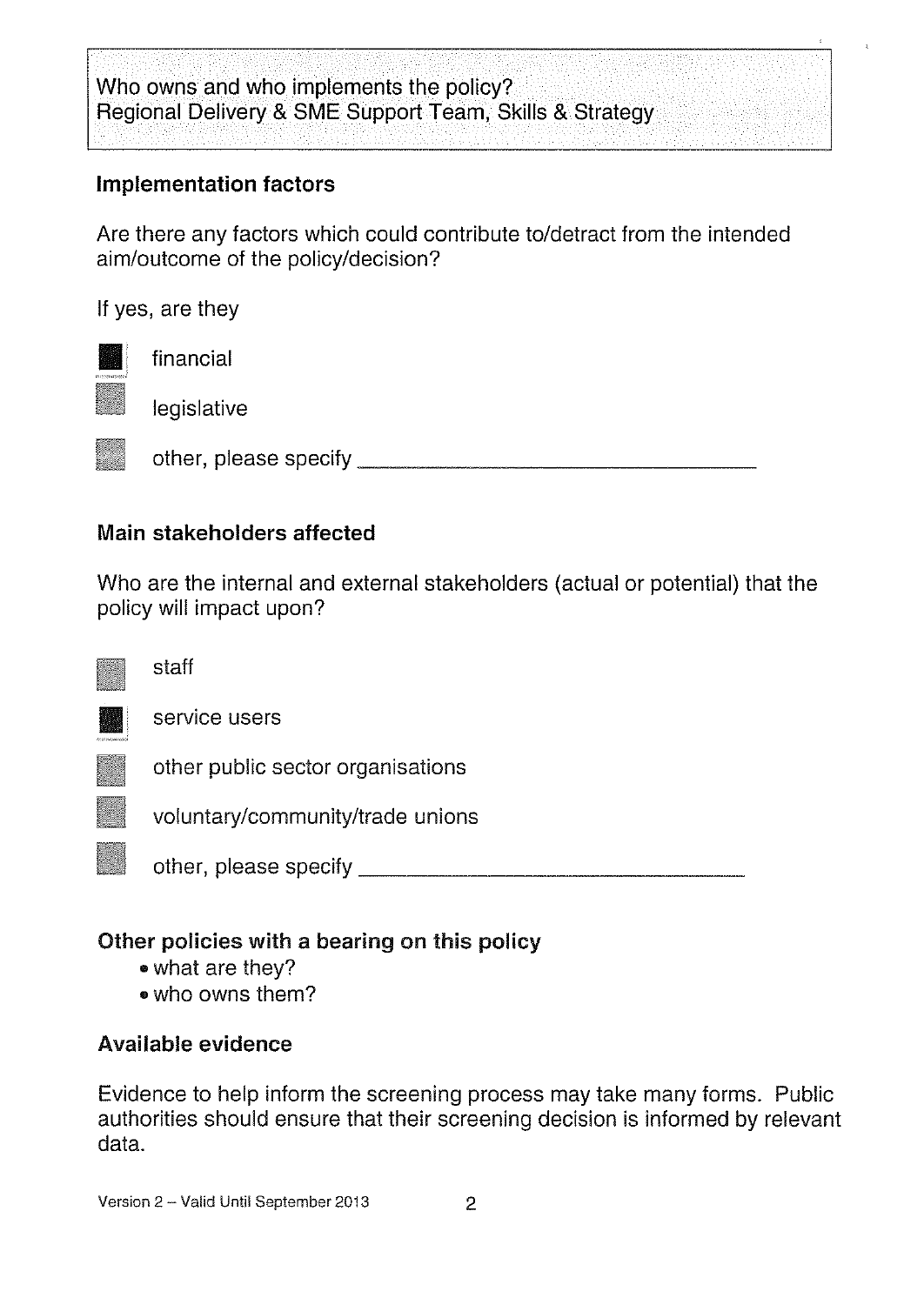What evidence/information (both qualitative and quantitative) have you gathered to inform this policy? Specify details for each of the Section 75 categories.

| <b>Section 75</b><br>category | Details of evidence/information                                                                                                                                        |
|-------------------------------|------------------------------------------------------------------------------------------------------------------------------------------------------------------------|
| <b>ALL</b>                    | Evidence taken from an Economic Appraisal undertaken by<br>KPMG (identifying skills gaps amongst Northern Ireland<br>companies) and approved at Invest NI Board level. |
|                               | No adverse impact on Section 75 grounds has been found.                                                                                                                |

### Needs, experiences and priorities

 $\ddot{\phantom{1}}$ 

Taking into account the information referred to above, what are the different needs, experiences and priorities of each of the following categories, in relation to the particular policy/decision? Specify details for each of the Section 75 categories

| <b>Section 75</b><br>category | <b>Details of needs/experiences/priorities</b>                |
|-------------------------------|---------------------------------------------------------------|
| Religious<br>belief           | No specific needs identified in relation to this<br>programme |
| <b>Political</b><br>opinion   | No specific needs identified in relation to this<br>programme |
| Racial group                  | No specific needs identified in relation to this<br>programme |
| Age                           | No specific needs identified in relation to this<br>programme |
| <b>Marital status</b>         | No specific needs identified in relation to this<br>programme |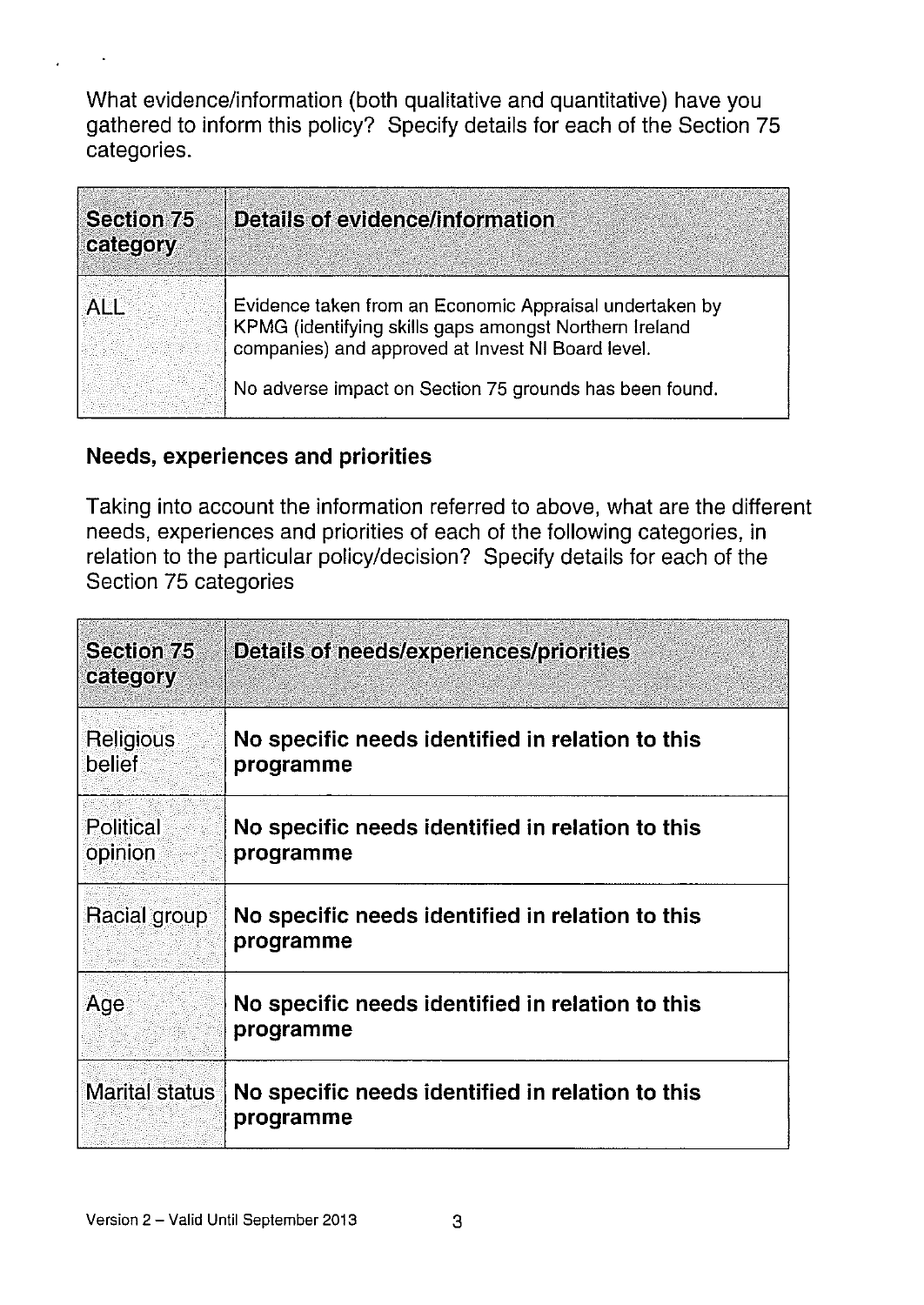| Sexual<br>orientation         | No specific needs identified in relation to this<br>programme                                                                                                                      |
|-------------------------------|------------------------------------------------------------------------------------------------------------------------------------------------------------------------------------|
| Men and<br>women<br>generally | No specific needs identified in relation to this<br>programme                                                                                                                      |
| <b>Disability</b>             | Information in alternative formats is available.<br>Workshop locations have disabled access and<br>facilities. Reasonable adjustments considered for<br>those availing of support. |
| Dependants                    | No specific needs identified in relation to this<br>programme                                                                                                                      |

## Part 2. Screening questions

### Introduction

In making a decision as to whether or not there is a need to carry out an equality impact assessment, the public authority should consider its answers to the questions 1-4 which are given on pages 66-68 of this Guide.

If the public authority's conclusion is none in respect of all of the Section 75 equality of opportunity and/or good relations categories, then the public authority may decide to screen the policy out. If a policy is 'screened out' as having no relevance to equality of opportunity or good relations, a public authority should give details of the reasons for the decision taken.

If the public authority's conclusion is **major** in respect of one or more of the Section 75 equality of opportunity and/or good relations categories, then consideration should be given to subjecting the policy to the equality impact assessment procedure.

If the public authority's conclusion is **minor** in respect of one or more of the Section 75 equality categories and/or good relations categories, then consideration should still be given to proceeding with an equality impact assessment, or to:

measures to mitigate the adverse impact; or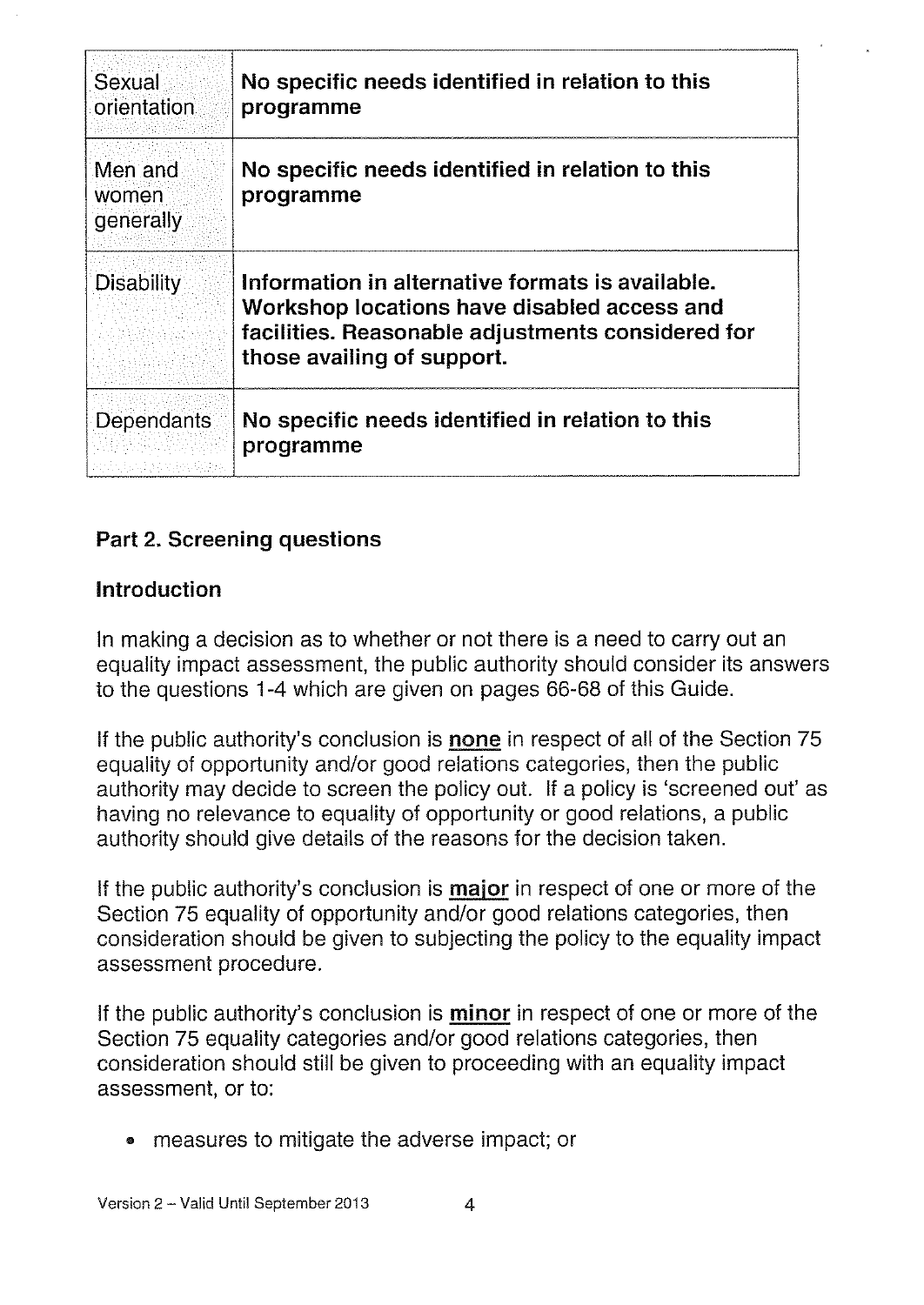• the introduction of an alternative policy to better promote equality of opportunity and/or good relations.

# In favour of a 'major' impact

- a) The policy is significant in terms of its strategic importance;
- b) Potential equality impacts are unknown, because, for example, there is insufficient data upon which to make an assessment or because they are complex, and it would be appropriate to conduct an equality impact assessment in order to better assess them;
- c) Potential equality and/or good relations impacts are likely to be adverse or are likely to be experienced disproportionately by groups of people including those who are marginalised or disadvantaged;
- d) Further assessment offers a valuable way to examine the evidence and develop recommendations in respect of a policy about which there are concerns amongst affected individuals and representative groups, for example in respect of multiple identities;
- e) The policy is likely to be challenged by way of judicial review;
- f) The policy is significant in terms of expenditure.

# In favour of 'minor' impact

- a) The policy is not unlawfully discriminatory and any residual potential impacts on people are judged to be negligible;
- b) The policy, or certain proposals within it, are potentially unlawfully discriminatory, but this possibility can readily and easily be eliminated by making appropriate changes to the policy or by adopting appropriate mitigating measures;
- c) Any asymmetrical equality impacts caused by the policy are intentional because they are specifically designed to promote equality of opportunity for particular groups of disadvantaged people;
- d) By amending the policy there are better opportunities to better promote equality of opportunity and/or good relations.

# In favour of none

- a) The policy has no relevance to equality of opportunity or good relations.
- b) The policy is purely technical in nature and will have no bearing in terms of its likely impact on equality of opportunity or good relations for people within the equality and good relations categories.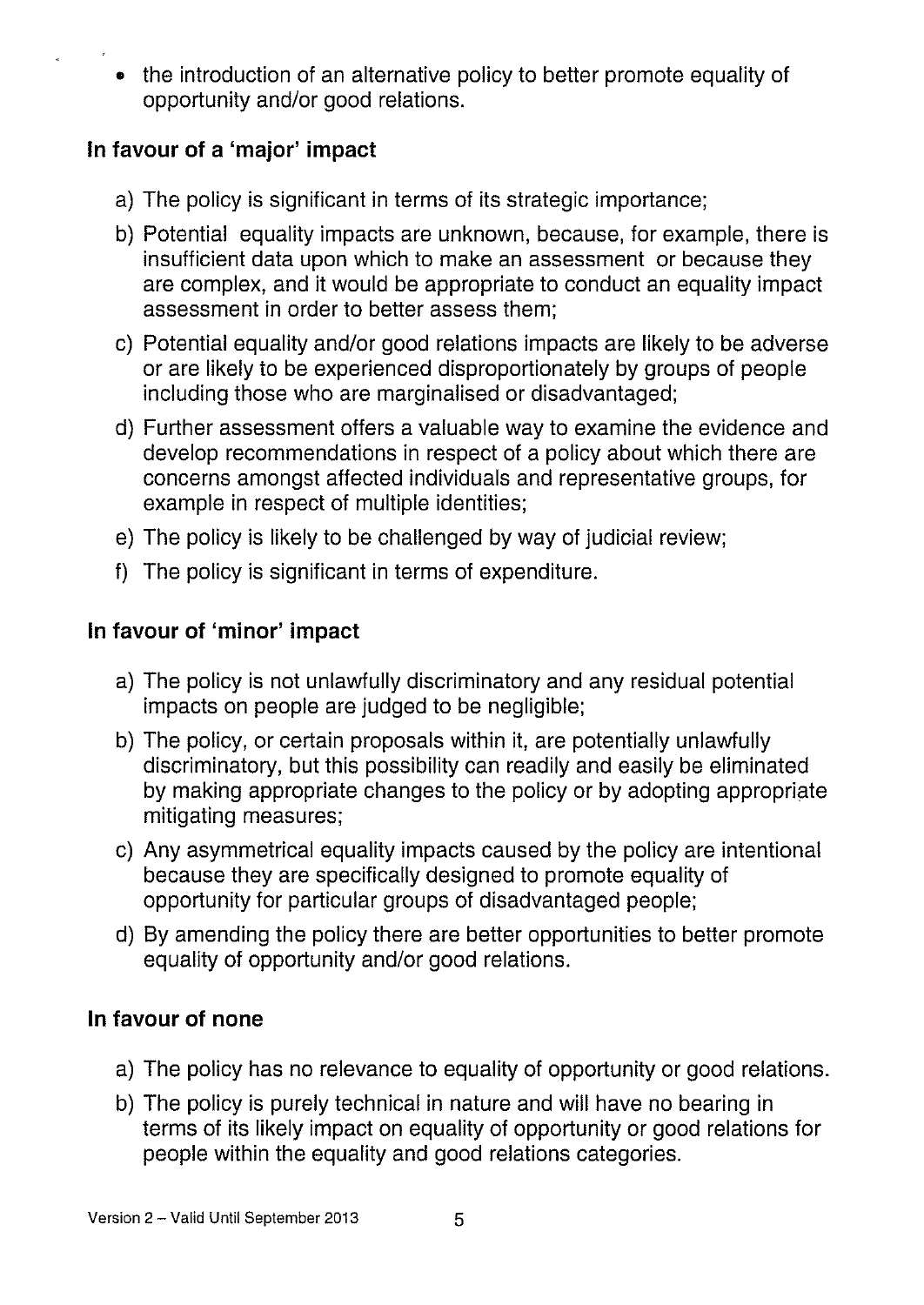Taking into account the evidence presented above, consider and comment on the likely impact on equality of opportunity and good relations for those affected by this policy, in any way, for each of the equality and good relations categories, by applying the screening questions given overleaf and indicate the level of impact on the group i.e. minor, major or none.

### Screening questions

| 1 What is the likely impact on equality of opportunity for those affected<br>by this policy, for each of the Section 75 equality categories?<br>minor/major/none |                          |                                                                                                           |  |
|------------------------------------------------------------------------------------------------------------------------------------------------------------------|--------------------------|-----------------------------------------------------------------------------------------------------------|--|
| Section 75<br>category                                                                                                                                           | Details of policy impact | Level of impact?<br>minor/major/none                                                                      |  |
| <b>ALL</b>                                                                                                                                                       |                          | None                                                                                                      |  |
| Are there opportunities to better promote equality of opportunity for<br>$\overline{2}$<br>people within the Section 75 equalities categories?                   |                          |                                                                                                           |  |
| Section 75<br>category                                                                                                                                           | If Yes, provide details  | If No, provide reasons                                                                                    |  |
| ALL                                                                                                                                                              |                          | This workshop<br>programme is aimed at<br>providing business<br>support to Invest NI client<br>companies. |  |

| 3 To what extent is the policy likely to impact on good relations between<br>people of different religious belief, political opinion or racial group?<br>minor/major/none |                          |                                     |  |
|---------------------------------------------------------------------------------------------------------------------------------------------------------------------------|--------------------------|-------------------------------------|--|
| Good<br>relations<br>category                                                                                                                                             | Details of policy impact | Level of impact<br>minor/major/none |  |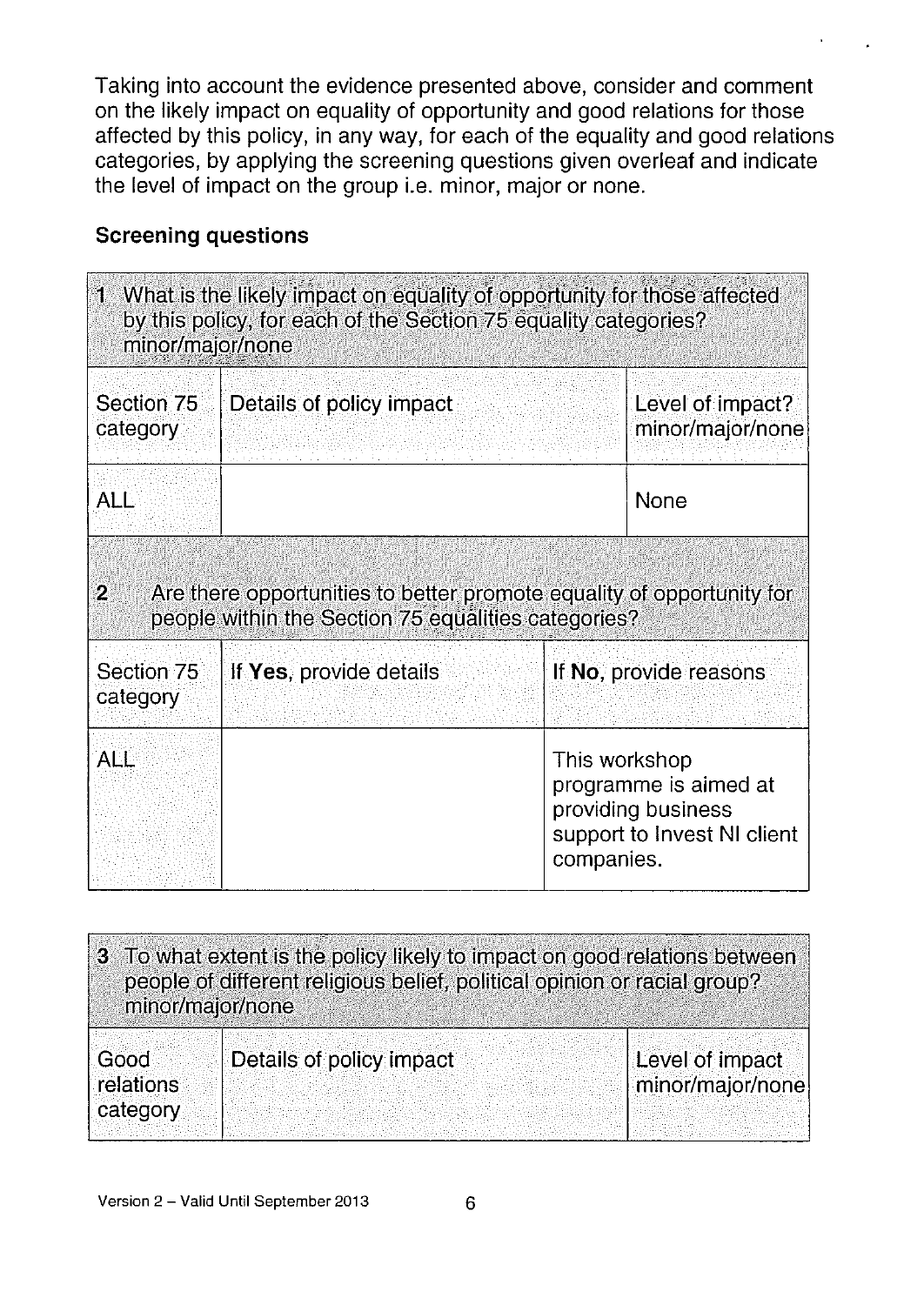| Religious<br>belief  | <b>None</b> |
|----------------------|-------------|
| Political<br>opinion | None        |
| Racial<br>group      | None        |

| 4 Are there opportunities to better promote good relations between<br>people of different religious belief, political opinion or racial group? |                         |                                                                                                                                             |  |
|------------------------------------------------------------------------------------------------------------------------------------------------|-------------------------|---------------------------------------------------------------------------------------------------------------------------------------------|--|
| <b>Good</b><br>relations<br>category                                                                                                           | If Yes, provide details | If No, provide reasons                                                                                                                      |  |
| Religious<br>belief                                                                                                                            |                         | This workshop is aimed<br>at providing business<br>support and therefore<br>there is no opportunity to<br>better promote good<br>relations. |  |
| <b>Political</b><br>opinion                                                                                                                    |                         | This workshop is aimed<br>at providing business<br>support and therefore<br>there is no opportunity to<br>better promote good<br>relations. |  |
| Racial<br>group                                                                                                                                |                         | This workshop is aimed<br>at providing business<br>support and therefore<br>there is no opportunity to<br>better promote good<br>relations. |  |

 $\omega$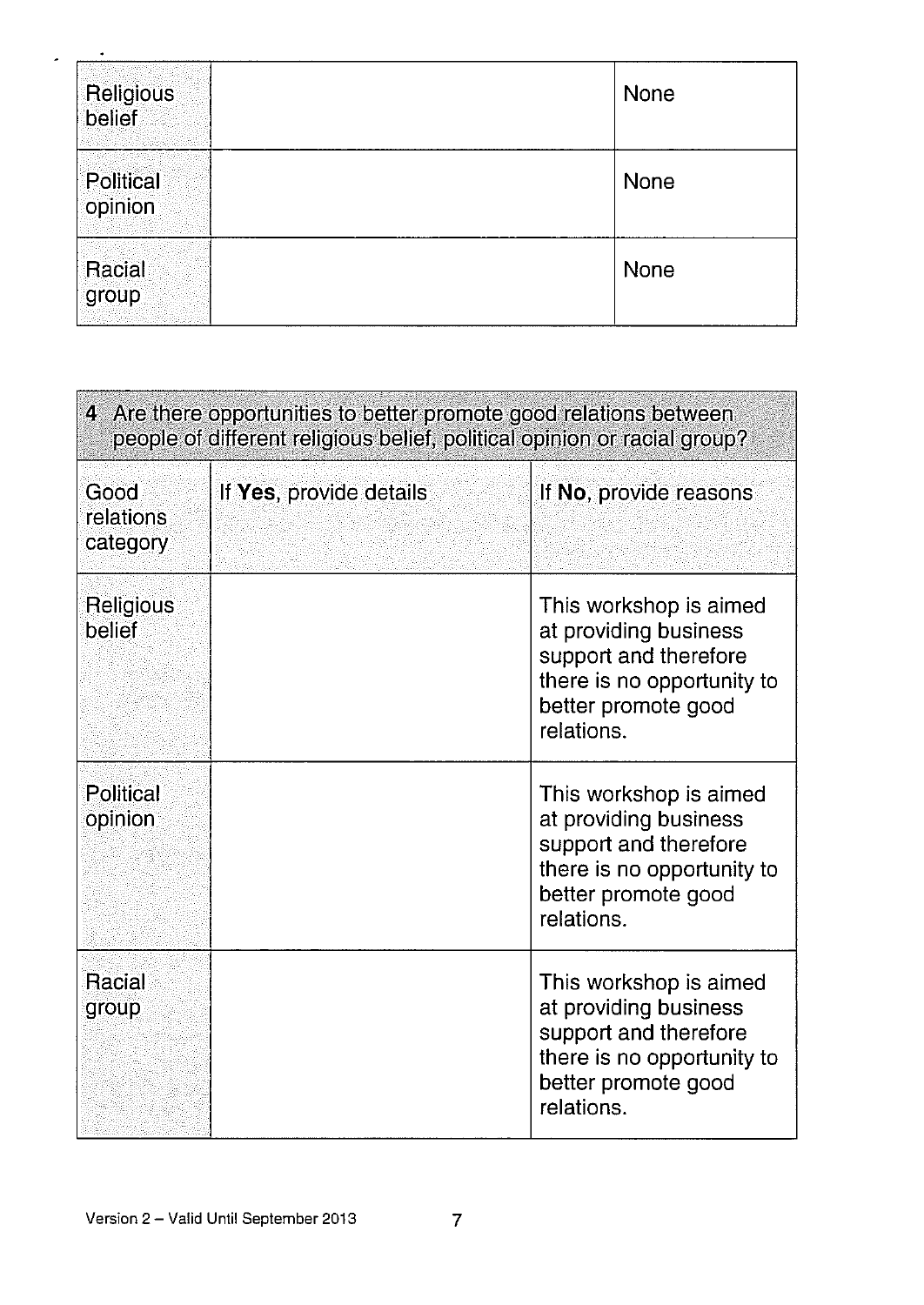### Additional considerations

### Multiple identity

Generally speaking, people can fall into more than one Section 75 category. Taking this into consideration, are there any potential impacts of the policy/decision on people with multiple identities? (For example; disabled minority ethnic people; disabled women; young Protestant men; and young lesbians, gay and bisexual people).

Provide details of data on the impact of the policy on people with multiple identities. Specify relevant Section 75 categories concerned.

None.

#### Part 3. Screening decision

If the decision is not to conduct an equality impact assessment, please provide details of the reasons.

This workshop is not felt to require mitigation at this time, however, we will continue to monitor the workshop.

If the decision is not to conduct an equality impact assessment the public authority should consider if the policy should be mitigated or an alternative policy be introduced.

This workshop is not felt to require mitigation at this time, however, we will continue to monitor the workshop.

If the decision is to subject the policy to an equality impact assessment, please provide details of the reasons.

NIA

All public authorities' equality schemes must state the authority's arrangements for assessing and consulting on the likely impact of policies adopted or proposed to be adopted by the authority on the promotion of equality of opportunity. The Commission recommends screening and equality impact assessment as the tools to be utilised for such assessments. Further advice on equality impact assessment may be found in a separate Commission publication: Practical Guidance on Equality Impact Assessment.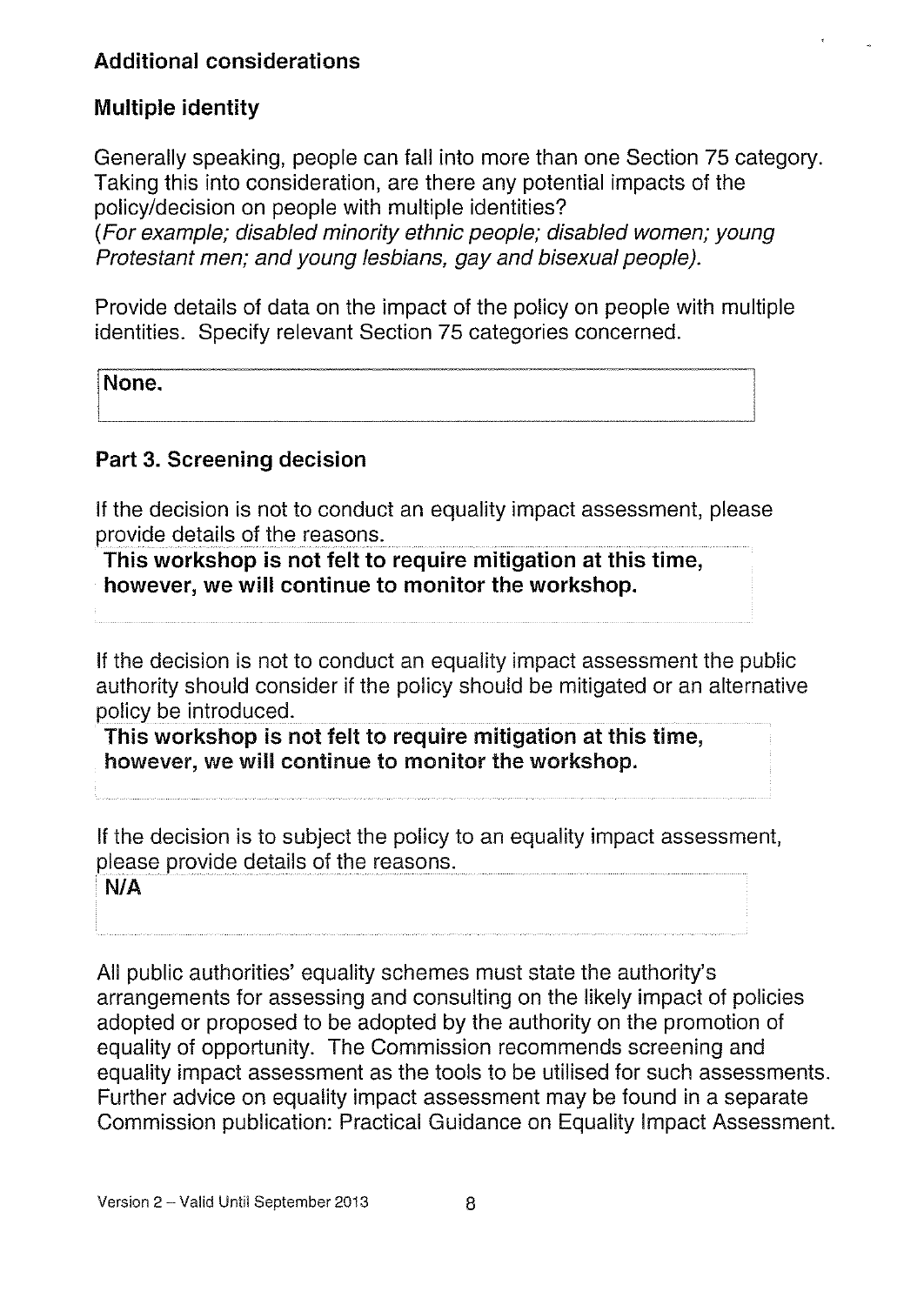# Mitigation

When the public authority concludes that the likely impact is 'minor' and an equality impact assessment is not to be conducted, the public authority may consider mitigation to lessen the severity of any equality impact, or the introduction of an alternative policy to better promote equality of opportunity or good relations.

Can the policy/decision be amended or changed or an alternative policy introduced to better promote equality of opportunity and/or good relations?

If so, give the reasons to support your decision, together with the proposed changes/amendments or alternative policy.

| N/A |  |  |
|-----|--|--|
|     |  |  |

## Timetabling and prioritising

Factors to be considered in timetabling and prioritising policies for equality impact assessment.

If the policy has been 'screened in' for equality impact assessment, then please answer the following questions to determine its priority for timetabling the equality impact assessment.

On a scale of 1-3, with <sup>1</sup> being the lowest priority and 3 being the highest, assess the policy in terms of its priority for equality impact assessment.

| <b>Priority criterion</b>                            | Rating<br>$(1-3)$ |
|------------------------------------------------------|-------------------|
| Effect on equality of opportunity and good relations |                   |
| Social need                                          |                   |
| Effect on people's daily lives                       |                   |
| Relevance to a public authority's functions          |                   |

Note: The Total Rating Score should be used to prioritise the policy in rank order with other policies screened in for equality impact assessment. This list of priorities will assist the public authority in timetabling. Details of the Public